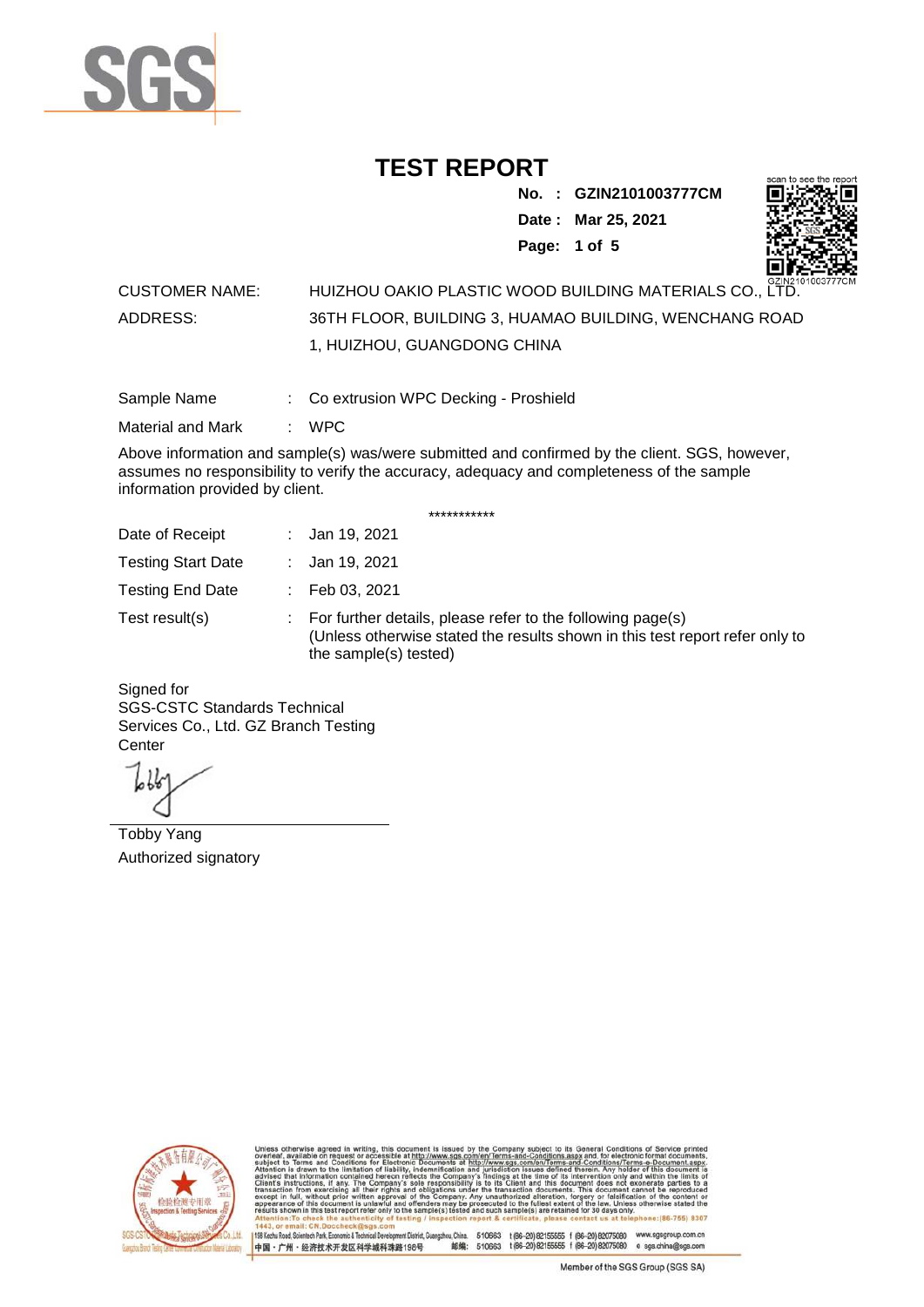

**No. : GZIN2101003777CM Date : Mar 25, 2021 Page: 2 of 5** 

Summary of Results:

| No. | Test Item.     | <b>Test Method</b>               | Result                              | Conclusion |
|-----|----------------|----------------------------------|-------------------------------------|------------|
|     | Coefficient of | EN 15534-1:2014+A1:2017          |                                     |            |
|     | Linear Thermal | Section 9.2 & ISO 11359-1-2014 & | $43 \times 10^{-6}$ K <sup>-1</sup> | Pass       |
|     | Expansion      | ISO 11359-2-1999 Method A        |                                     |            |

Note: Pass : Meet the requirements;

Fail : Does not meet the requirements;

/ : Not Apply to the judgment.

Original Sample Photo:





Conditions/Terms-e-Dor<br>rein. Any holder of this 8307 nentDistrict,Guangzhou,China. 510663 t (86–20) 82155555 f (86–20) 82075080 www.sgsgroup.com.cn<br>格198号 邮编: 510663 t (86–20) 82155555 f (86–20) 82075080 e sgs.china@sgs.com 198 Kezhu Road, Scientech Park, Economic & Technical Develo 中国·广州·经济技术开发区科学城科珠路198号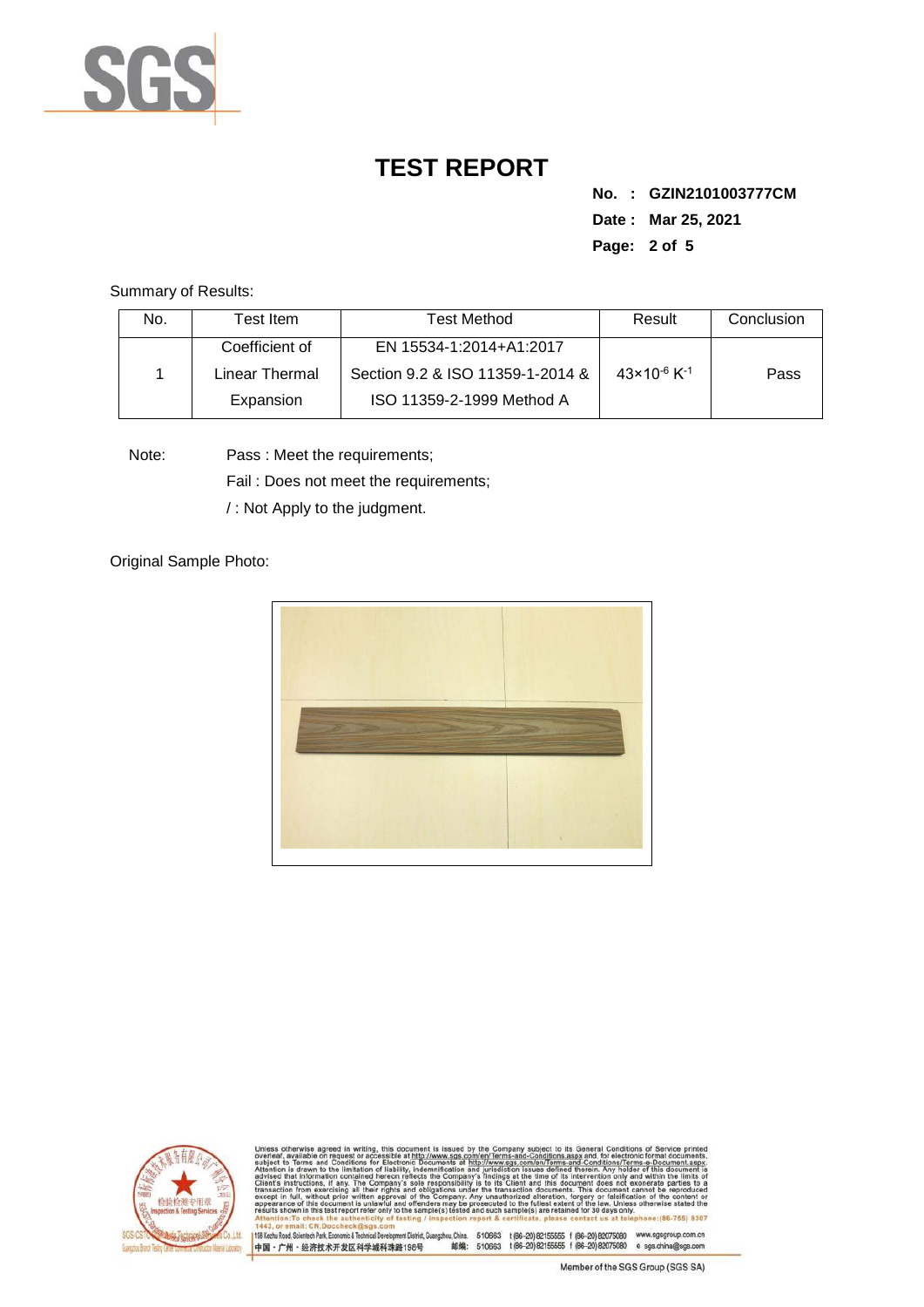

**No. : GZIN2101003777CM Date : Mar 25, 2021 Page: 3 of 5** 

Test Item: Coefficient of Linear Thermal Expansion

Sample Description: Panel

Test Method: EN 15534-1:2014+A1:2017 Section 9.2 & ISO 11359-1-2014 & ISO 11359-2-1999

Method A

Test Condition:

Specimen: 8.98mm ×5.82mm ×5.83mm

Rate of temperature: 5 ℃/min

Load: 4 kPa

Flow rate(N2): 50 ml/min

Test temperature: -20 ℃~80 ℃

Test mode: Compression

Test direction: Length

Number of specimens tested: 3

Lab Environmental Condition:  $23 \pm 2$  °C,  $50 \pm 5$  % RH

#### Test Result:

| Test Item.                              | <b>Test Result</b>                  |
|-----------------------------------------|-------------------------------------|
| Coefficient of Linear Thermal Expansion | $43 \times 10^{-6}$ K <sup>-1</sup> |

Note: Test specimens were cut from the sample.



198 Kezhu Road, Scientech Park, Economic & Technical Develo

nentDistrict,Guangzhou,China. 510663 t (86–20) 82155555 f (86–20) 82075080 www.sgsgroup.com.cn<br>格198号 邮编: 510663 t (86–20) 82155555 f (86–20) 82075080 e sgs.china@sgs.com 中国·广州·经济技术开发区科学城科珠路198号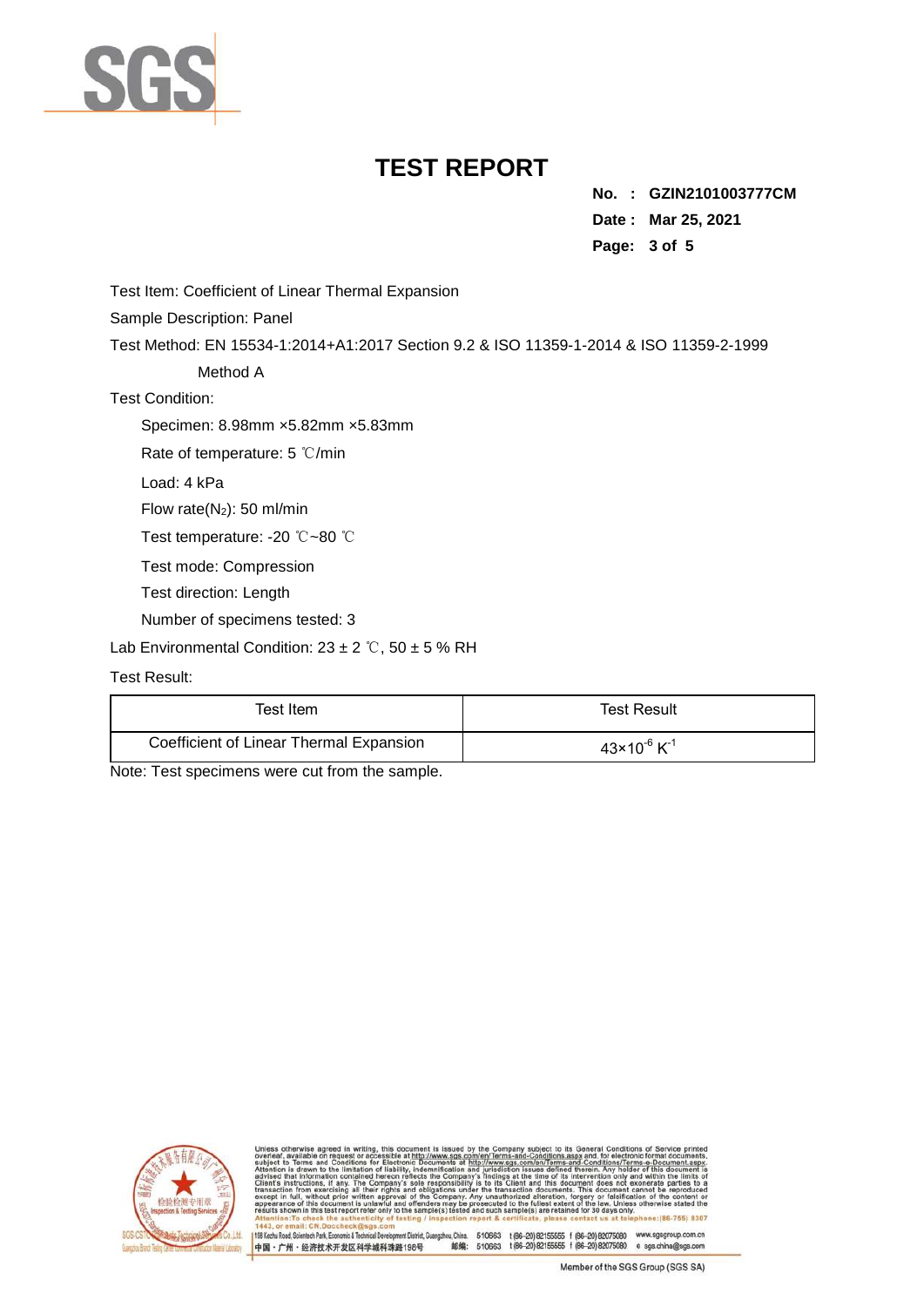

**No. : GZIN2101003777CM Date : Mar 25, 2021 Page: 4 of 5** 





and-Conditions/Terms-e-Docun<br>ed therein. Any holder of this do only ar<br>not ex